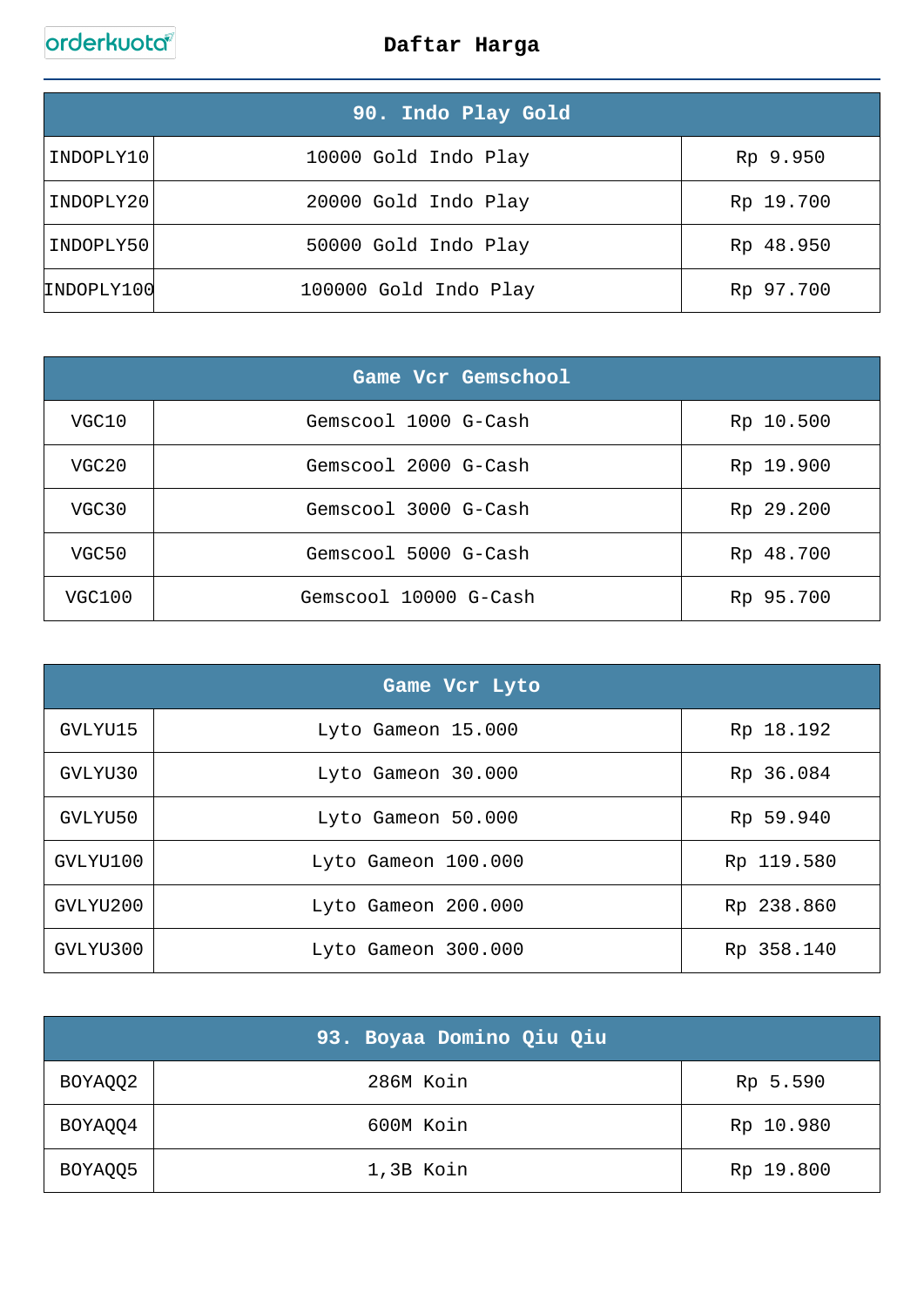| BOYAQQ7 | 3,77B Koin | Rp 49.200 |
|---------|------------|-----------|
| BOYAQQ9 | 7,8B Koin  | Rp 98.200 |

|           | 91. Marvel Superwar Credit |            |
|-----------|----------------------------|------------|
| MARVEL55  | 55 Star Credit             | Rp 14.825  |
| MARVEL275 | 275 Star Credit            | Rp 73.325  |
| MARVEL565 | 565 Star Credit            | Rp 145.475 |

|            | 9. Life After Credit   |            |
|------------|------------------------|------------|
| LIFEAF65   | 65 Credit Life After   | Rp 14.400  |
| LIFEAF330  | 330 Credit Life After  | Rp 70.900  |
| LIFEAF558  | 558 Credit Life After  | Rp 113.300 |
| LIFEAF1108 | 1108 Credit Life After | Rp 212.300 |

|       | Game Vcr Garena   |           |
|-------|-------------------|-----------|
| GR10  | Voucher 33 Shell  | Rp 9.400  |
| GR20  | Voucher 66 Shell  | Rp 18.600 |
| GR50  | Voucher 165 Shell | Rp 45.900 |
| GR100 | Voucher 330 Shell | Rp 91.950 |

|           | 94. Boyaa Poker Texas |           |
|-----------|-----------------------|-----------|
| BOYAPOKR1 | 22M Koin              | Rp 5.100  |
| BOYAPOKR2 | 45M Koin              | Rp 10.000 |
| BOYAPOKR3 | 100M Koin             | Rp 19.800 |
| BOYAPOKR5 | 300M Koin             | Rp 49.200 |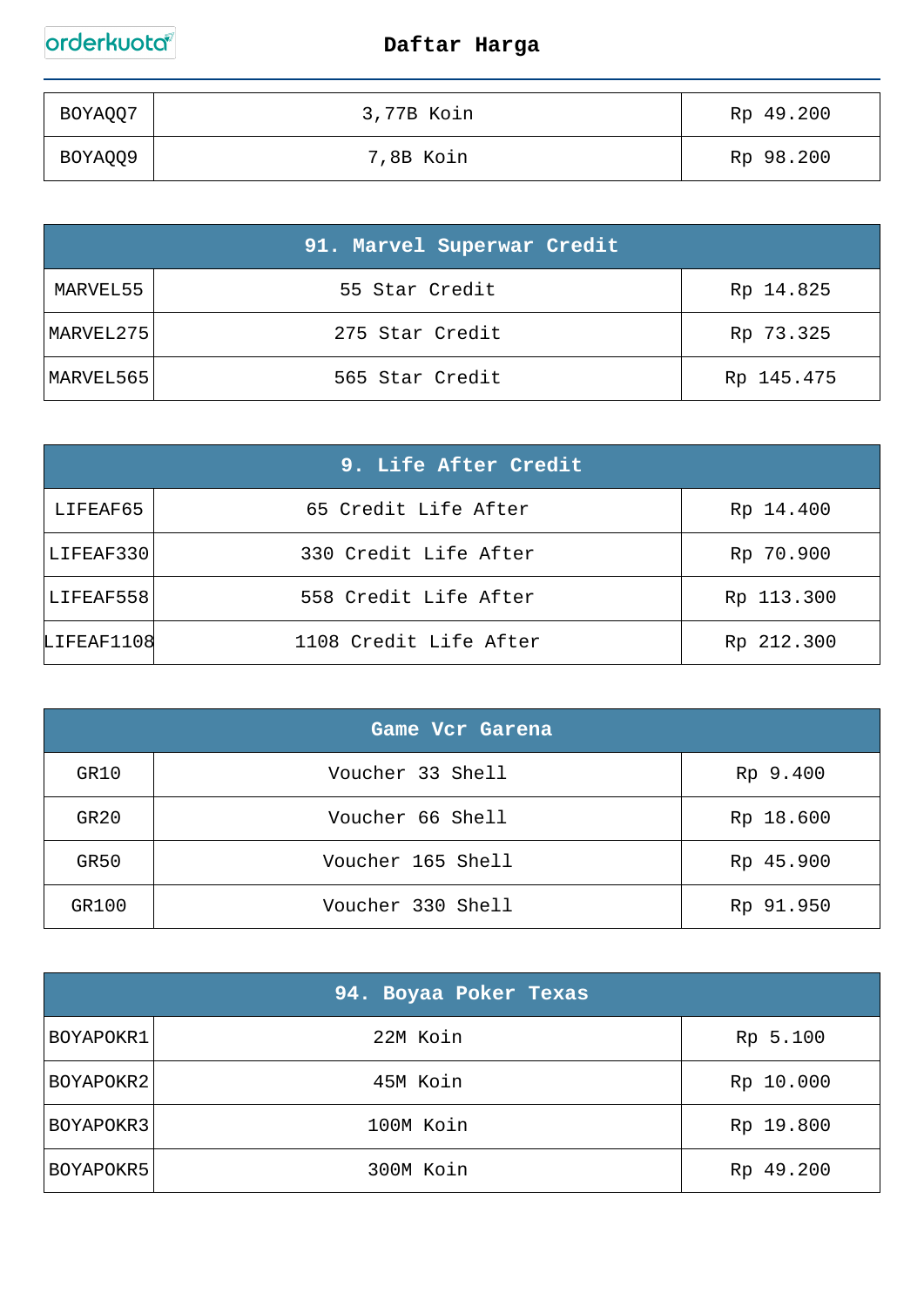| BOYAPOKR7 | 700M Koin | 0.200<br>98<br>Rp |
|-----------|-----------|-------------------|
|           |           |                   |

|       | MOL POINT     |           |
|-------|---------------|-----------|
| VMP10 | 100 Mol Point | Rp 11.950 |
| VMP20 | 200 Mol Point | Rp 22.400 |
| VMP50 | 500 Mol Point | Rp 53.750 |

|          | 95. Chaos Crisis         |            |
|----------|--------------------------|------------|
| CHAOS90  | 90 Diamond Chaos Crisis  | Rp 14.700  |
| CHAOS450 | 450 Diamond Chaos Crisis | Rp 72.700  |
| CHAOS900 | 900 Diamond Chaos Crisis | Rp 145.200 |

| Game Vcr Steam |                 |            |
|----------------|-----------------|------------|
| GVSM08         | Steam Rp8.000   | Rp 9.800   |
| GVSM012        | Steam Rp12.000  | Rp 14.950  |
| GVSM12         | Steam Rp45.000  | Rp 53.100  |
| GVSM90         | Steam Rp90.000  | Rp 104.100 |
| GVSM250        | Steam Rp250.000 | Rp 286.600 |

| Diamond Mobile Legends |                          |           |
|------------------------|--------------------------|-----------|
| DML <sub>2</sub>       | 5 Diamond Mobile Legend  | Rp 1.780  |
| DML12                  | 12 Diamond Mobile Legend | Rp 3.720  |
| DML5                   | 19 Diamond Mobile Legend | Rp 6.020  |
| DML8                   | 28 Diamond Mobile Legend | Rp 8.585  |
| DML36                  | 36 Diamond Mobile Legend | Rp 10.600 |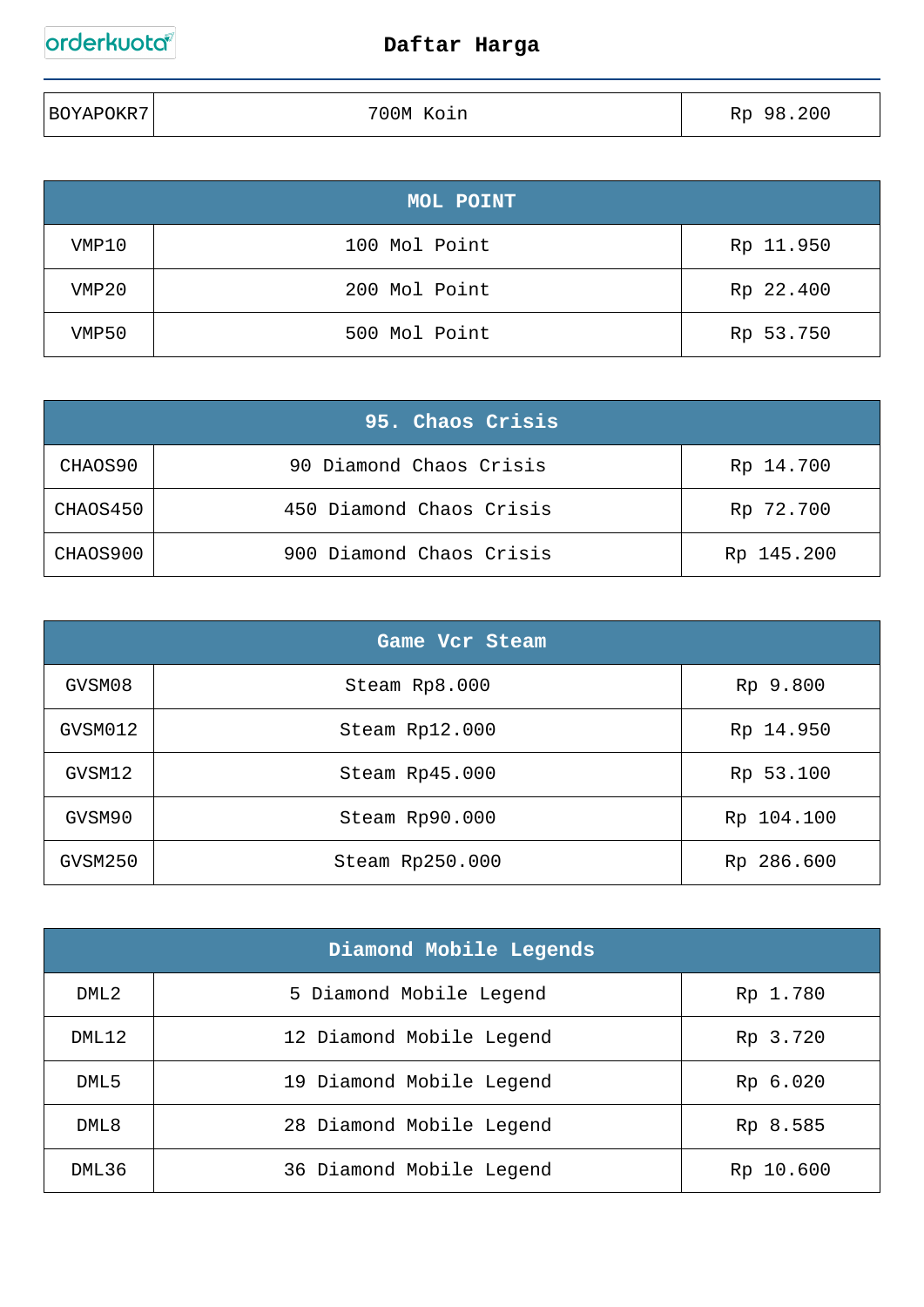| DML44          | 44 Diamond Mobile Legend    | Rp 12.675  |
|----------------|-----------------------------|------------|
| DML85          | 86 Diamond Mobile Legend    | Rp 19.252  |
| <b>DML112</b>  | 112 Diamond Mobile Legend   | Rp 26.553  |
| <b>DML170</b>  | 172 Diamond Mobile Legend   | Rp 37.711  |
| <b>DML185</b>  | 185 Diamond Mobile Legend   | Rp 52.625  |
| <b>DML222</b>  | 257 Diamond Mobile Legend   | Rp 56.463  |
| <b>DML284</b>  | 284 Diamond Mobile Legend   | Rp 65.851  |
| <b>DML296</b>  | 344 Diamond Mobile Legend   | Rp 75.922  |
| <b>DML370</b>  | 429 Diamond Mobile Legend   | Rp 94.174  |
| <b>DML500</b>  | 514 Diamond Mobile Legend   | Rp 114.026 |
| MLSB           | Mobile Legend Twilight Pass | Rp 131.000 |
| <b>MLSA</b>    | Starlight Membership        | Rp 131.000 |
| <b>DML568</b>  | 600 Diamond Mobile Legend   | Rp 137.138 |
| <b>DML700</b>  | 706 Diamond Mobile Legend   | Rp 150.430 |
| <b>DML875</b>  | 878 Diamond Mobile Legend   | Rp 188.641 |
| <b>DML940</b>  | 963 Diamond Mobile Legend   | Rp 210.393 |
| <b>DML1010</b> | 1010 Diamond Mobile Legend  | Rp 233.492 |
| <b>DML1159</b> | 1220 Diamond Mobile Legend  | Rp 275.276 |
| MLSC           | Starlight Member Plus       | Rp 300.250 |
| DML1400        | 1412 Diamond Mobile Legend  | Rp 303.860 |
| <b>DML2010</b> | 2195 Diamond Mobile Legend  | Rp 451.532 |

|        | Google Play ID         |           |
|--------|------------------------|-----------|
| VGPI5  | Google Play ID 5 Ribu  | Rp 5.400  |
| VGPI10 | Google Play ID 10 Ribu | Rp 10.400 |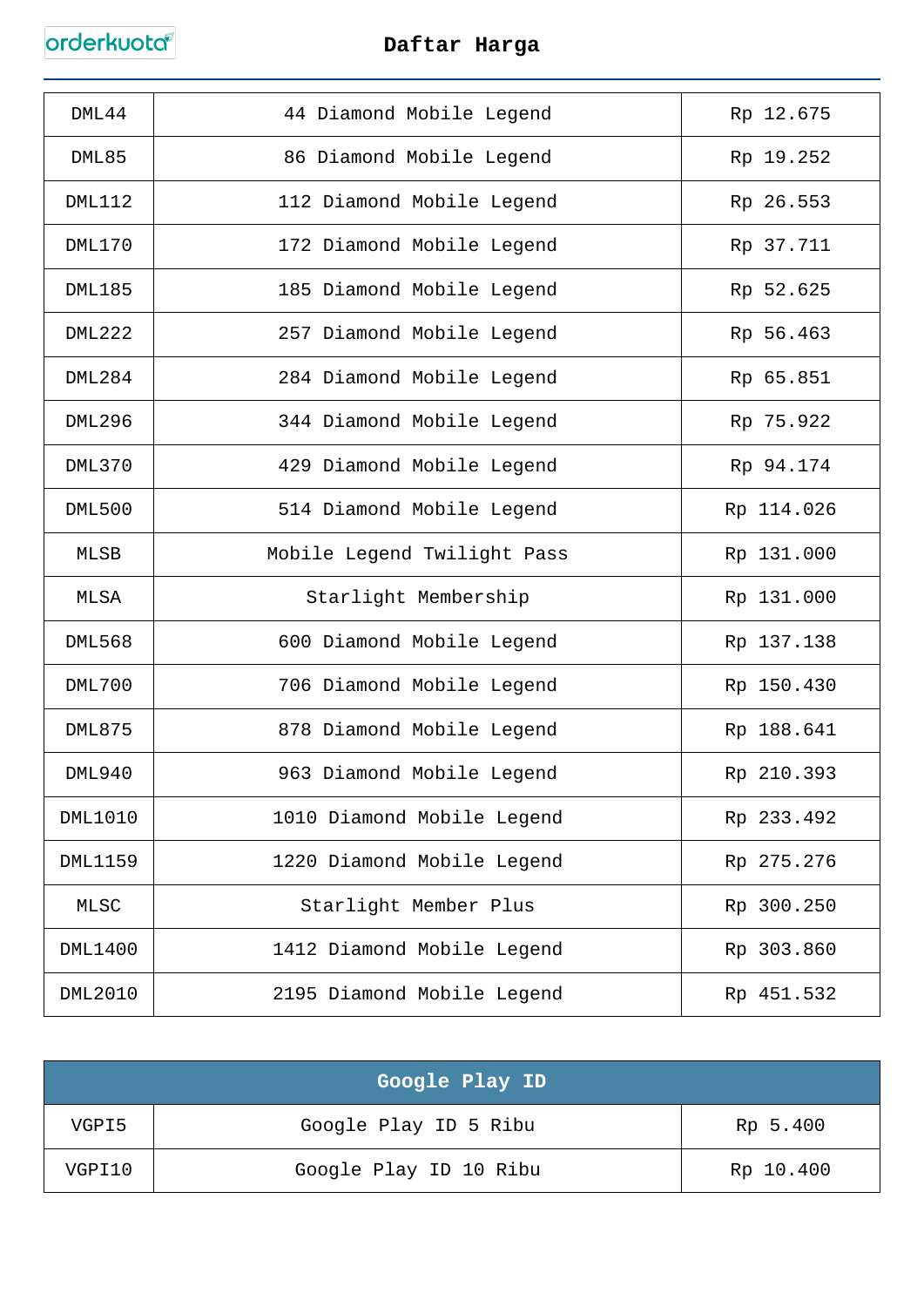| VGPI20  | Google Play ID 20 Ribu  | Rp 20.385  |
|---------|-------------------------|------------|
| VGPI50  | Google Play ID 50 Ribu  | Rp 50.400  |
| VGPI100 | Google Play ID 100 Ribu | Rp 100.400 |
| VGPI150 | Google Play ID 150 Ribu | Rp 150.300 |
| VGPI300 | Google Play ID 300 Ribu | Rp 299.800 |

|        | Google Play US |            |
|--------|----------------|------------|
| GP10US | US \$10        | Rp 150.700 |
| GPUS10 | US \$10        | Rp 152.200 |
| GPUS15 | US \$15        | Rp 226.200 |
| GP15US | US \$15        | Rp 226.700 |
| GP25US | US \$25        | Rp 356.700 |
| GPUS25 | US \$25        | Rp 369.200 |

| Kode Vcr Wifi ID |                         |           |
|------------------|-------------------------|-----------|
| WIFI5            | Voucher Wifi ID 1 Hari  | Rp 4.090  |
| WIFI20           | Voucher Wifi ID 7 Hari  | Rp 15.900 |
| WIFI50           | Voucher Wifi ID 30 Hari | Rp 38.000 |

|        | 3. Game Mobile PUBG |           |
|--------|---------------------|-----------|
| PUBG15 | PUBG Mobile 15 UC   | Rp 2.950  |
| PUBG25 | PUBG Mobile 25 UC   | Rp 4.720  |
| PUBG35 | PUBG Mobile 35 UC   | Rp 7.540  |
| PUBG50 | PUBG Mobile 50 UC   | Rp 9.300  |
| PUBG70 | PUBG Mobile 70 UC   | Rp 13.900 |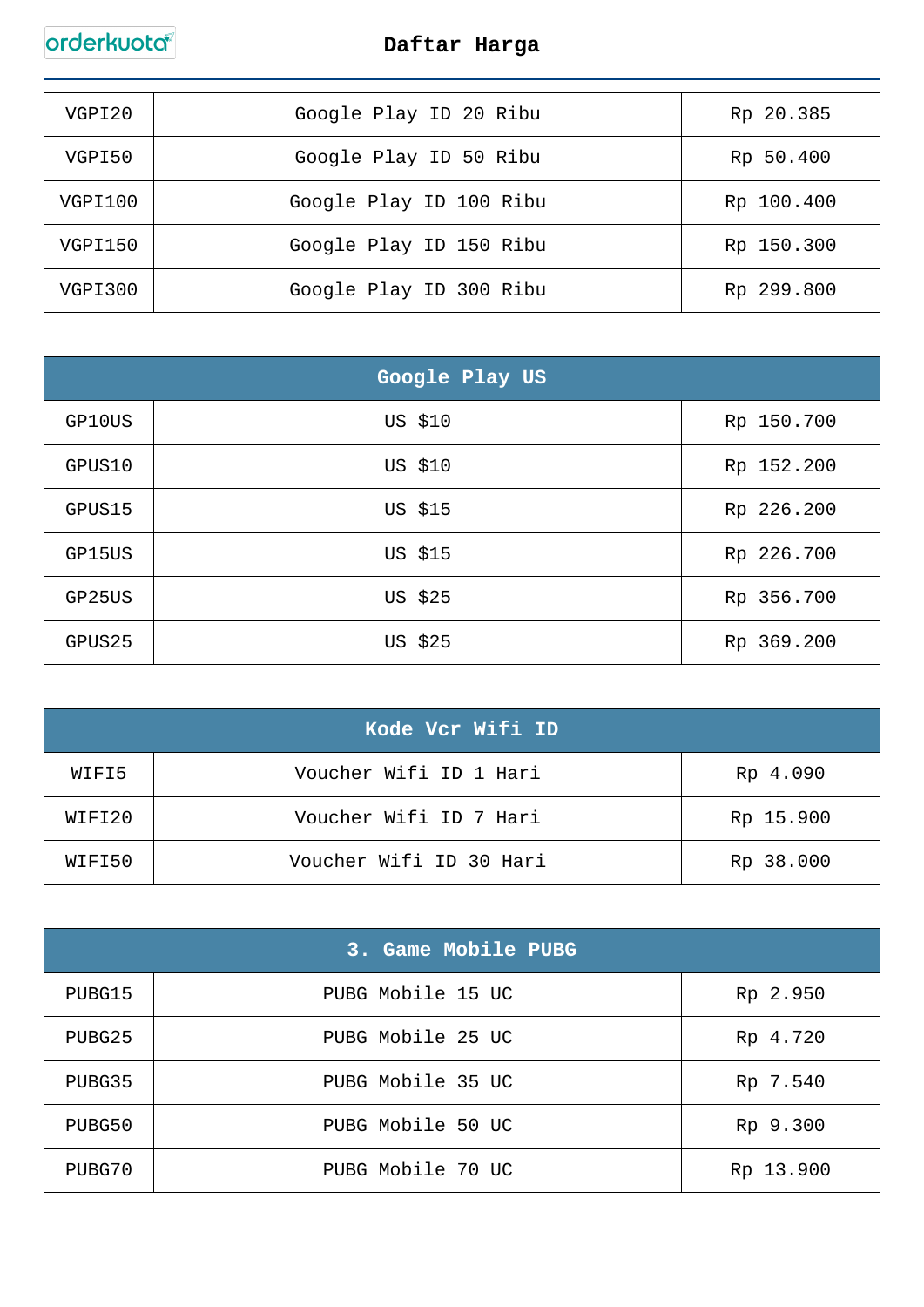| PUBG100         | PUBG Mobile 100 UC                  | Rp 18.250  |
|-----------------|-------------------------------------|------------|
| PUBG125         | PUBG Mobile 125 UC                  | Rp 22.850  |
| PUBG150         | PUBG Mobile 150 UC                  | Rp 29.150  |
| PUBG200         | PUBG Mobile 200 UC                  | Rp 37.100  |
| PUBG210         | PUBG Mobile 210 UC                  | Rp 40.550  |
| PUBG250         | PUBG Mobile 250 UC                  | Rp 45.550  |
| PUBG300         | PUBG Mobile 300 UC                  | Rp 54.550  |
| PUBG350         | PUBG Mobile 350 UC                  | Rp 63.800  |
| PUBG375         | PUBG Mobile 375 UC                  | Rp 68.400  |
| PUBGPASS        | Royal Pass + 70 Unknown Cash        | Rp 86.600  |
| PUBG500         | PUBG Mobile 500 UC                  | Rp 90.550  |
| PUBG700         | PUBG Mobile 700 UC                  | Rp 134.500 |
| PUBG750         | PUBG Mobile 750 UC                  | Rp 138.000 |
| <b>PUBG1000</b> | PUBG Mobile 1000 UC                 | Rp 181.600 |
| PUBGEPASS       | Elite Pass Plus + Kupon Peti Klasik | Rp 204.600 |
| <b>PUBG1250</b> | PUBG Mobile 1250 UC                 | Rp 243.000 |
| <b>PUBG1500</b> | PUBG Mobile 1500 UC                 | Rp 271.000 |
| <b>PUBG1750</b> | PUBG Mobile 1750 UC                 | Rp 326.100 |
| <b>PUBG2500</b> | PUBG Mobile 2500 UC                 | Rp 485.500 |

| Game Vcr Unipin |                         |           |
|-----------------|-------------------------|-----------|
| VUNI10          | Voucher Unipin 10 Ribu  | Rp 9.925  |
| VUNI20          | Voucher Unipin 20 Ribu  | Rp 19.420 |
| VUNI50          | Voucher Unipin 50 Ribu  | Rp 48.300 |
| VUNI100         | Voucher Unipin 100 Ribu | Rp 96.300 |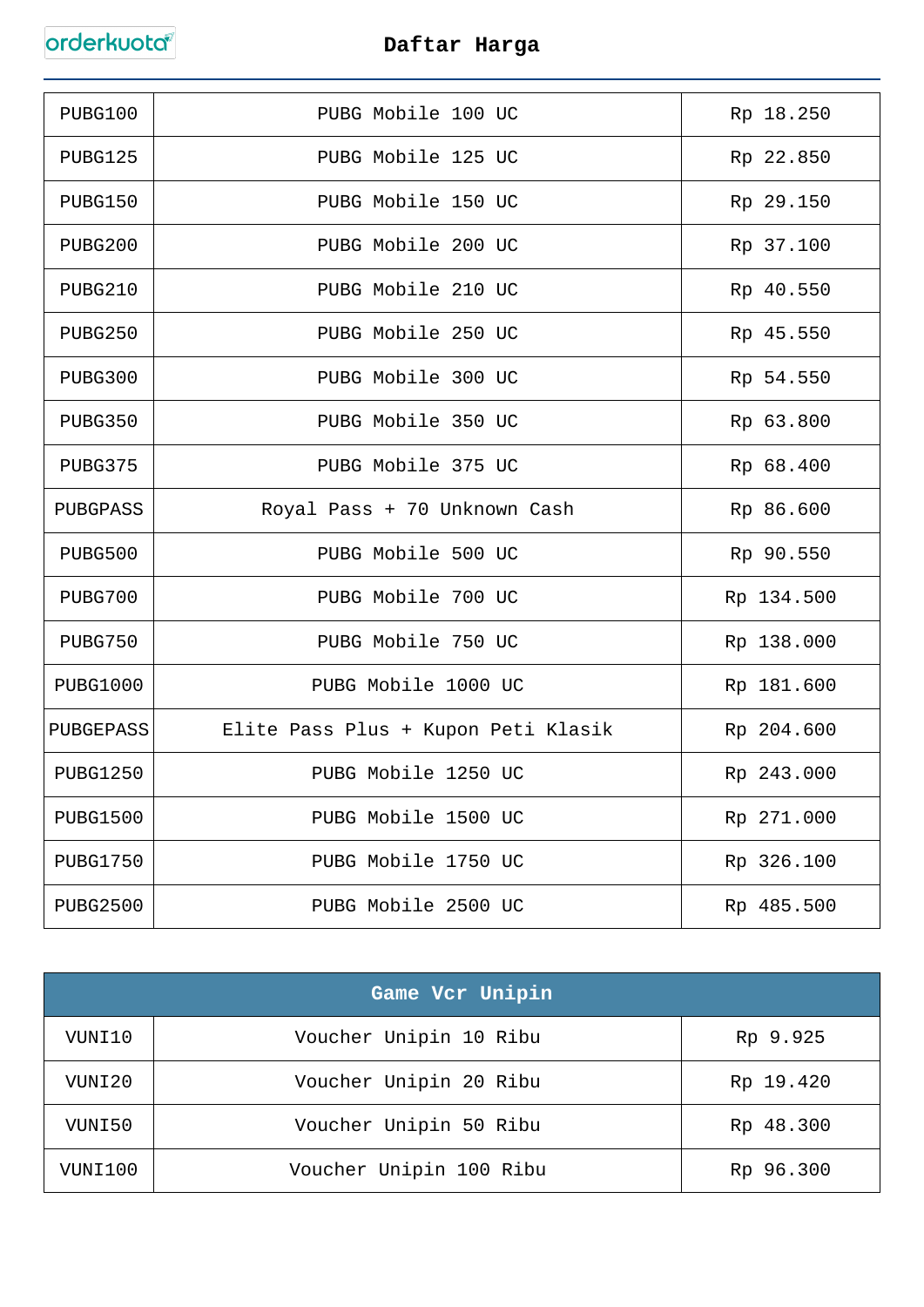| VUNI300 | Voucher Unipin 300 Ribu | Rp 288.300 |
|---------|-------------------------|------------|
|         |                         |            |

| Game Vcr Razer Gold |                      |            |
|---------------------|----------------------|------------|
| RZRG10              | Razer Gold 10.000    | Rp 9.700   |
| RZRG20              | Razer Gold 20.000    | Rp 19.200  |
| RZRG50              | Razer Gold 50.000    | Rp 47.550  |
| RZRG100             | Razer Gold 100.000   | Rp 93.800  |
| RZRG200             | Razer Gold 200.000   | Rp 187.500 |
| RZRG500             | Razer Gold 500.000   | Rp 468.000 |
| RZRG1000            | Razer Gold 1.000.000 | Rp 935.700 |

|              | 8. Point Blank Zepetto |            |
|--------------|------------------------|------------|
| PB10         | 1200 PB Cash           | Rp 9.950   |
| <b>PB20</b>  | 2400 PB Cash           | Rp 19.700  |
| <b>PB50</b>  | 6000 PB Cash           | Rp 48.950  |
| <b>PB100</b> | 12000 PB Cash          | Rp 97.700  |
| <b>PB300</b> | 36000 PB Cash          | Rp 292.700 |

| Diamond Free Fire |                       |           |
|-------------------|-----------------------|-----------|
| FF5               | 5 Diamond Free Fire   | Rp 878    |
| <b>FF12</b>       | 12 Diamond Free Fire  | Rp 1.900  |
| FF50              | 50 Diamond Free Fire  | Rp 6.950  |
| FF70              | 70 Diamond Free Fire  | Rp 9.190  |
| FF100             | 100 Diamond Free Fire | Rp 13.154 |
| FF140             | 140 Diamond Free Fire | Rp 17.792 |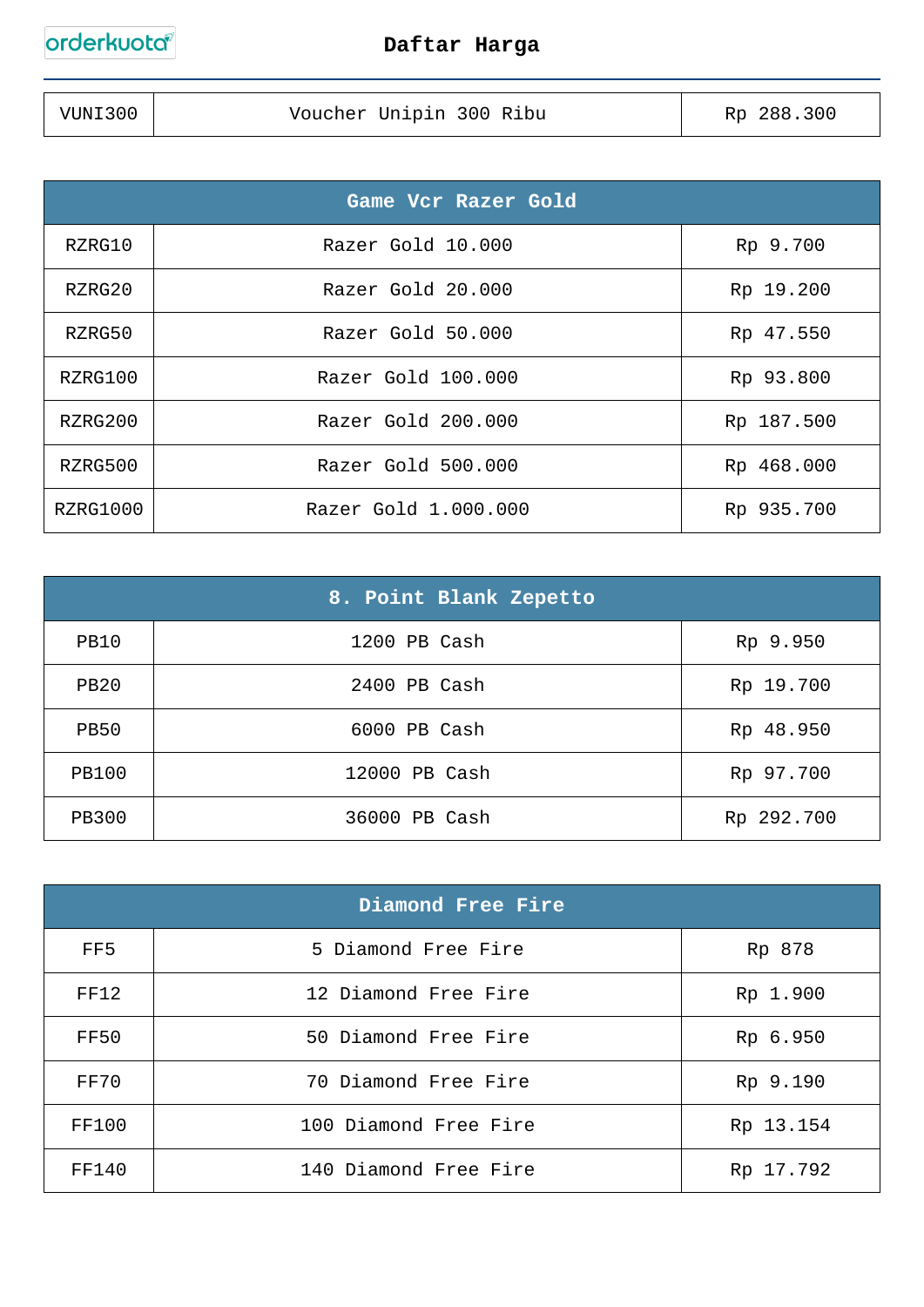| FF210        | 210 Diamond Free Fire          | Rp 26.799  |
|--------------|--------------------------------|------------|
| FFM1         | Membership Mingguan 50 Diamond | Rp 27.649  |
| <b>FF355</b> | 355 Diamond Free Fire          | Rp 44.095  |
| <b>FF500</b> | 500 Diamond Free Fire          | Rp 64.600  |
| FF720        | 720 Diamond Free Fire          | Rp 87.900  |
| FF1000       | 1000 Diamond Free Fire         | Rp 125.200 |
| FFM2         | Membership Bulanan 60 Diamond  | Rp 135.600 |
| FF1450       | 1450 Diamond Free Fire         | Rp 180.200 |
| FF2180       | 2180 Diamond Free Fire         | Rp 267.300 |
| FF3640       | 3640 Diamond Free Fire         | Rp 462.977 |

| 6. Big Cat Coin Ragnarok |                          |            |
|--------------------------|--------------------------|------------|
| RGC4                     | 4 RAGNAROK BIG CAT COIN  | Rp 9.900   |
| RGC <sub>9</sub>         | 9 RAGNAROK BIG CAT COIN  | Rp 21.875  |
| RGC20                    | 20 RAGNAROK BIG CAT COIN | Rp 48.350  |
| RGC40                    | 40 RAGNAROK BIG CAT COIN | Rp 96.050  |
| RGC80                    | 80 RAGNAROK BIG CAT COIN | Rp 191.100 |

|        | 7. Big Zeny Ragnarok |           |
|--------|----------------------|-----------|
| RGZ40  | Ragnarok Zeny 40k    | Rp 9.900  |
| RGZ80  | Ragnarok Zeny 80k    | Rp 19.600 |
| RGZ200 | Ragnarok Zeny 200k   | Rp 48.400 |
| RGZ400 | Ragnarok Zeny 400k   | Rp 96.100 |

|        | Call Of Duty             |          |
|--------|--------------------------|----------|
| CODM26 | $COD$ Mobile 26 + 5 $CP$ | Rp 5.075 |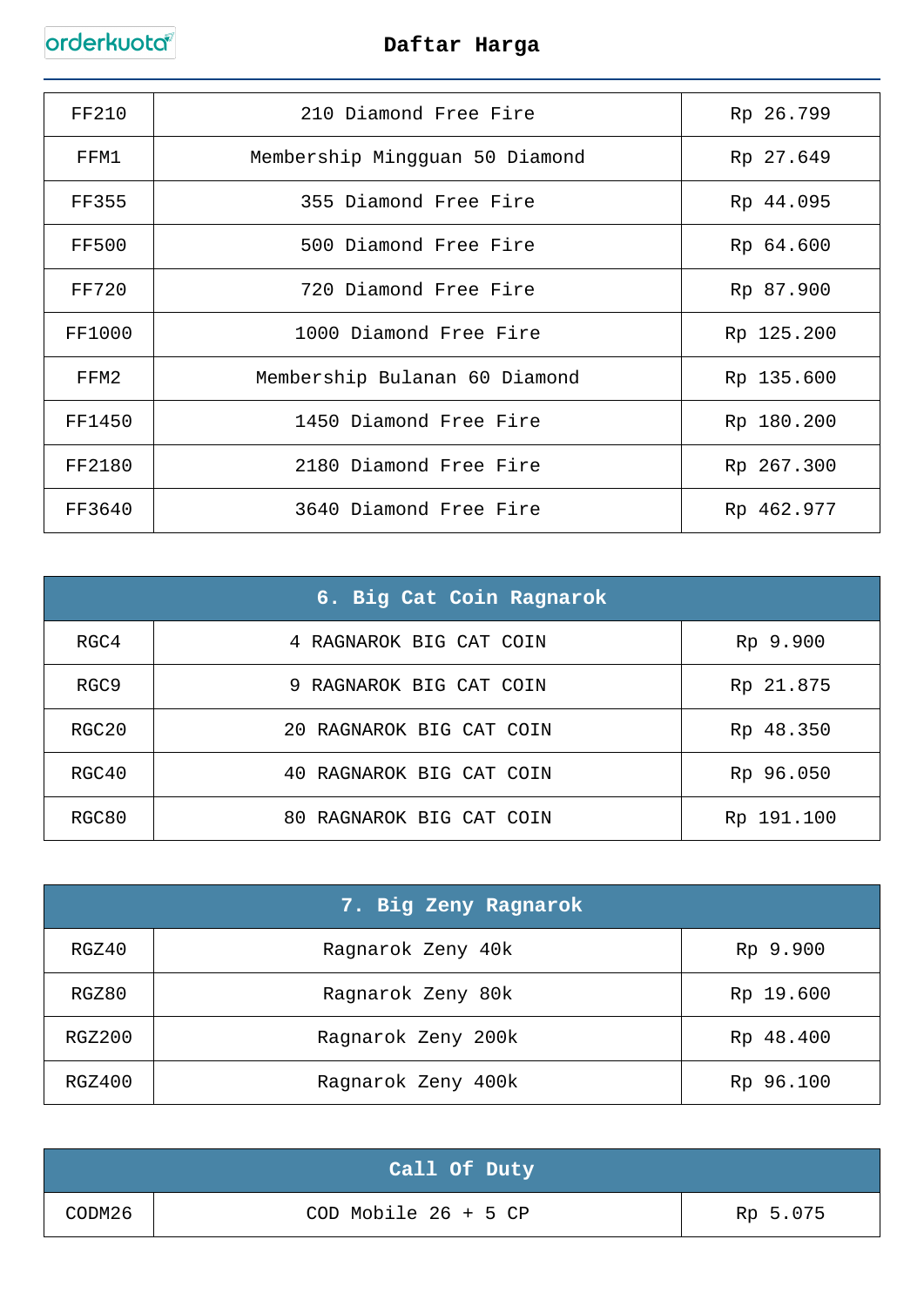| CODM53   | $COD$ Mobile 53 + 9 $CP$     | Rp 9.950   |
|----------|------------------------------|------------|
| CODM106  | $COD$ Mobile $106 + 21$ CP   | Rp 19.700  |
| CODM264  | $COD$ Mobile $264 + 53$ CP   | Rp 48.950  |
| CODM528  | $COD$ Mobile 528 + 106 $CP$  | Rp 97.700  |
| CODM1056 | $COD$ Mobile $1056 + 317$ CP | Rp 195.200 |

| Arena of Valor |               |            |
|----------------|---------------|------------|
| AOV40          | 40 AOV Game   | Rp 9.950   |
| AOV90          | 90 AOV Game   | Rp 19.700  |
| AOV230         | 230 AOV Game  | Rp 48.950  |
| AOV470         | 470 AOV Game  | Rp 97.700  |
| AOV1430        | 1430 AOV Game | Rp 292.700 |

|            | S1. Spotify Premium     |            |
|------------|-------------------------|------------|
| SPOTIFY55  | Spotify Premium 1 Bulan | Rp 58.250  |
| SPOTIFY165 | Spotify Premium 3 Bulan | Rp 173.625 |
| SPOTIFY300 | Spotify Premium 6 Bulan | Rp 314.700 |

| S5. Sushiroll      |                                 |           |
|--------------------|---------------------------------|-----------|
| STSH3H             | Sushiroll Berlangganan 3 Hari   | Rp 3.230  |
| STSH1M             | Sushiroll Berlangganan 1 Minggu | Rp 5.250  |
| STSH <sub>2M</sub> | Sushiroll Berlangganan 2 Minggu | Rp 7.270  |
| STSH1B             | Sushiroll Berlangganan 1 Bulan  | Rp 12.825 |
| STSH3B             | Sushiroll Berlangganan 3 Bulan  | Rp 33.530 |
| STSH6B             | Sushiroll Berlangganan 6 Bulan  | Rp 54.740 |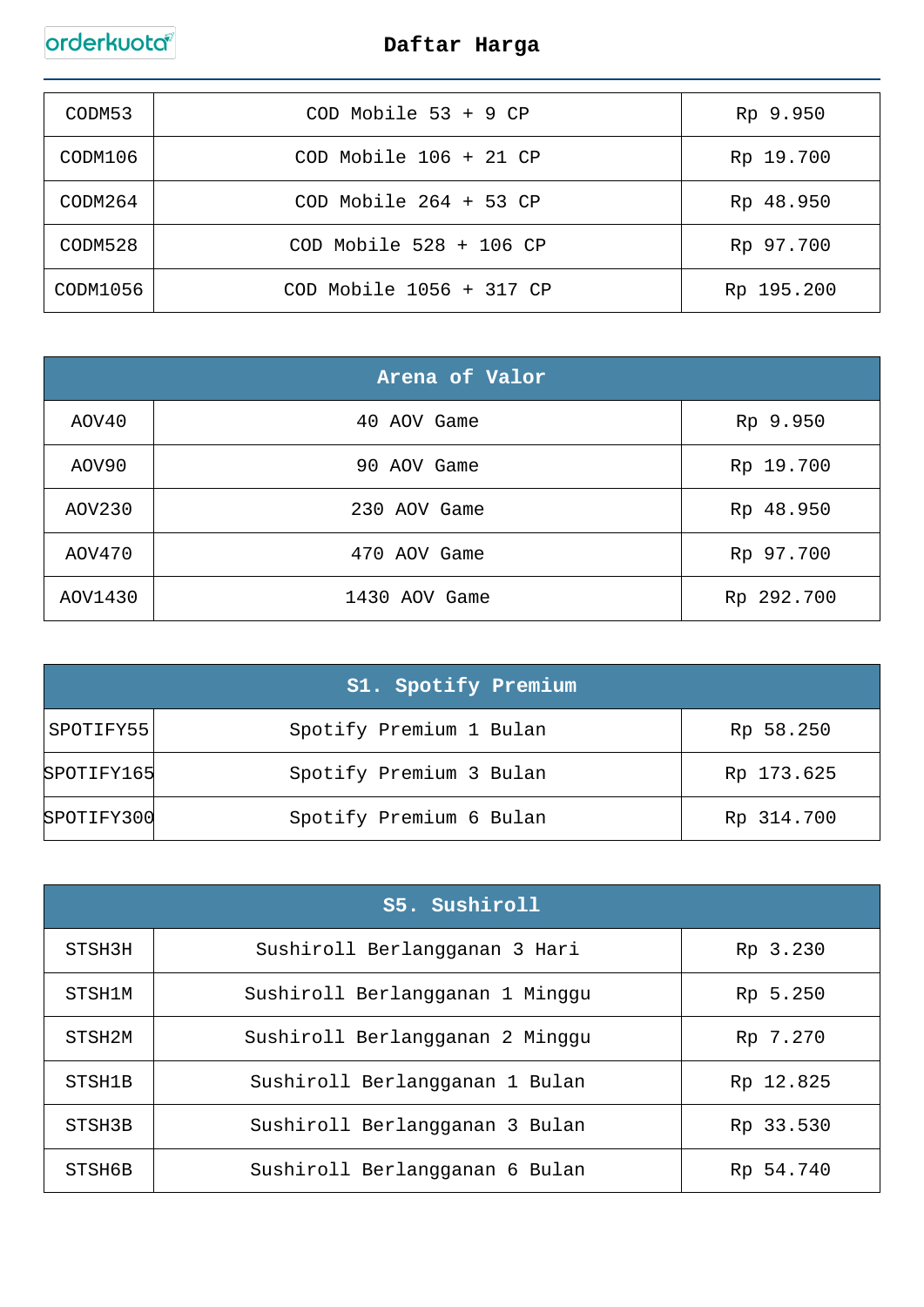| S4. Genflix (Streaming Film & Anime) |                               |            |
|--------------------------------------|-------------------------------|------------|
| STGF006                              | Genflix Berlangganan 3 Hari   | Rp 5.755   |
| STGNF1M                              | Genflix Berlangganan 1 Minggu | Rp 11.310  |
| STGNF2M                              | Genflix Berlangganan 2 Minggu | Rp 15.754  |
| STGNF1B                              | Genflix Berlangganan 1 Bulan  | Rp 25.450  |
| STGF004                              | Genflix Berlangganan 3 Bulan  | Rp 66.860  |
| STGNF6B                              | Genflix Berlangganan 6 Bulan  | Rp 120.000 |

|          | S3. Joox (Streaming Music) |            |
|----------|----------------------------|------------|
| STJX7H   | Joox 7 Hari                | Rp 25.450  |
| STJX30H  | Joox 30 Hari               | Rp 49.690  |
| STJX90H  | Joox 90 Hari               | Rp 140.200 |
| STJX180H | Joox 180 Hari              | Rp 260.200 |
| STJX360H | Joox 360 Hari              | Rp 510.200 |

|         | S2. VIU (Streaming Drama Korea) |            |
|---------|---------------------------------|------------|
| STVU1B  | VIU 1 Bulan Premium             | Rp 25.450  |
| STVU3B  | VIU 3 Bulan Premium             | Rp 70.900  |
| STVU6B  | VIU 6 Bulan Premium             | Rp 176.200 |
| STVU12B | VIU 12 Bulan Premium            | Rp 356.200 |

|          | Game Vcr PUBG      |           |
|----------|--------------------|-----------|
| PUBGV60  | Voucher PUBG 60UC  | Rp 16.350 |
| PUBGV325 | Voucher PUBG 325UC | Rp 80.800 |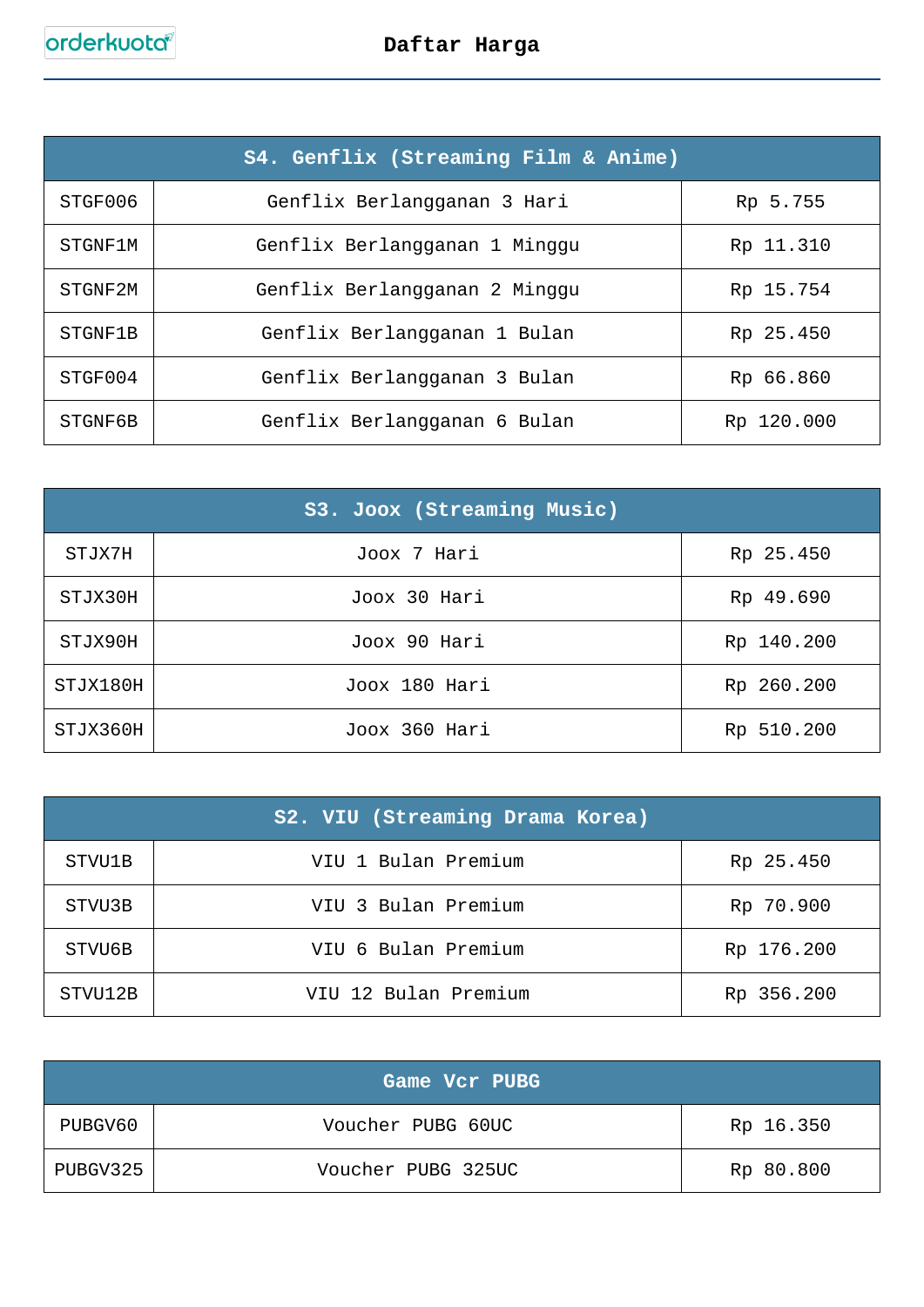| PUBGV660  | Voucher PUBG 660UC  | Rp 161.175 |
|-----------|---------------------|------------|
| PUBGV1800 | Voucher PUBG 1800UC | Rp 402.750 |

| Domino Higgs Coin Ungu |                             |                 |
|------------------------|-----------------------------|-----------------|
| CEKHIGGS               | Cek Nama ID Pengguna Domino | Rp <sub>0</sub> |
| HNVIP1                 | 1 Million Koin Non VIP      | Rp 365          |
| HNVIP60                | 60 Million Koin Non VIP     | Rp 5.885        |
| HNVIP200               | 200 Million Koin Non VIP    | Rp 17.499       |
| HNVIP400               | 400 Million Koin Non VIP    | Rp 34.525       |
| HNVIP1B                | 1 Billion Koin Non VIP      | Rp 65.800       |
| HNVIP2B                | 2 Billion Koin Non VIP      | Rp 133.250      |

| Lord Mobile Diamonds |                           |            |
|----------------------|---------------------------|------------|
| HLMD10               | Lord Mobile 67 Diamonds   | Rp 9.825   |
| HLMD20               | Lord Mobile 134 Diamonds  | Rp 19.325  |
| HLMD50               | Lord Mobile 335 Diamonds  | Rp 47.825  |
| HIMD100              | Lord Mobile 670 Diamonds  | Rp 95.325  |
| HLMD300              | Lord Mobile 2011 Diamonds | Rp 285.325 |
| HLMD500              | Lord Mobile 3352 Diamonds | Rp 475.325 |

| Diamond Speed Drifter |                           |           |
|-----------------------|---------------------------|-----------|
| SPEED <sub>2</sub>    | 10 Diamond Speed Drifter  | Rp 2.250  |
| SPEED5                | 25 Diamond Speed Drifter  | Rp 5.175  |
| SPEED10               | 56 Diamond Speed Drifter  | Rp 10.050 |
| SPEED20               | 112 Diamond Speed Drifter | Rp 19.800 |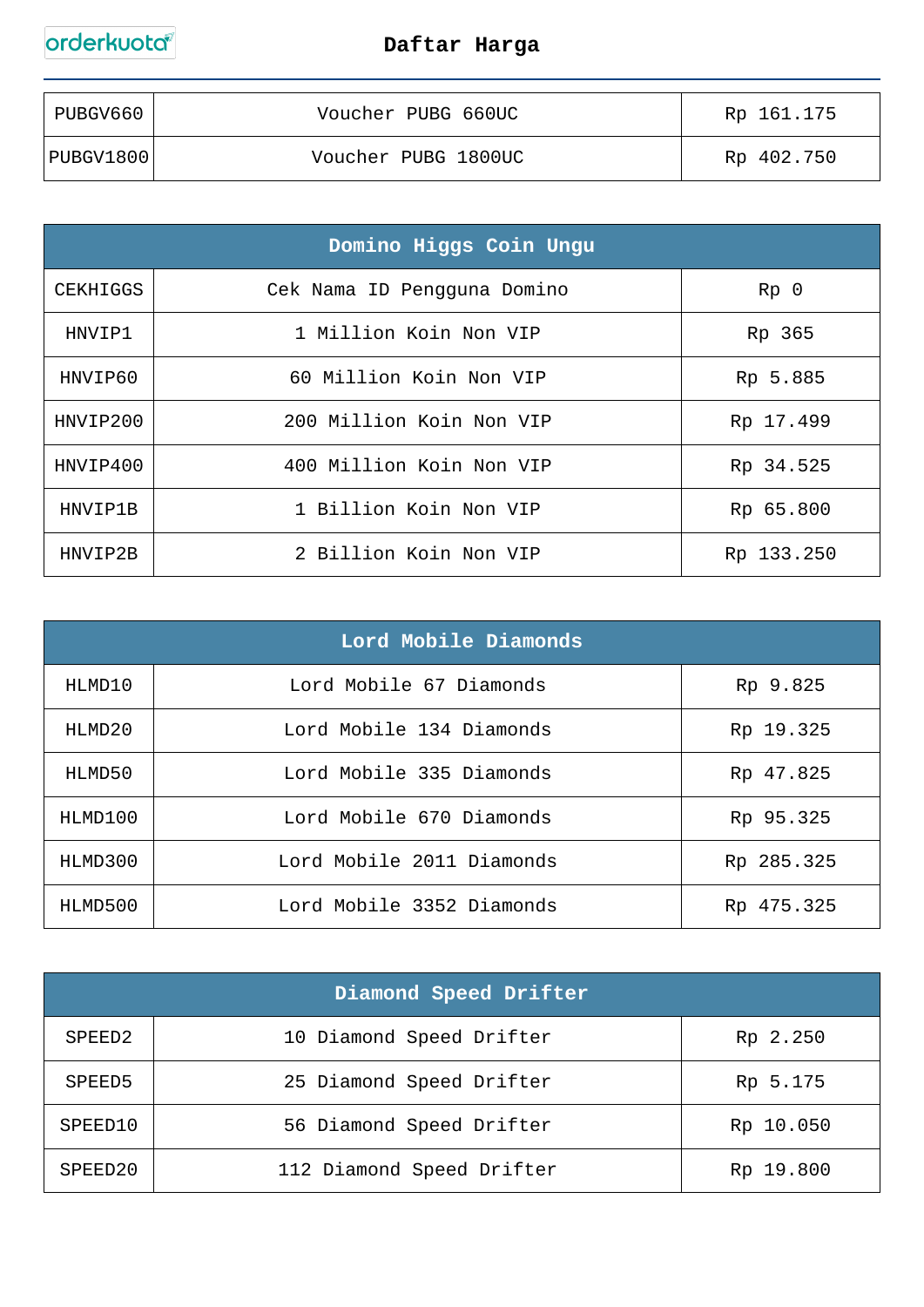

| SPEED50  | 282 Diamond Speed Drifter  | Rp 49.050  |
|----------|----------------------------|------------|
| SPEED100 | 579 Diamond Speed Drifter  | Rp 97.800  |
| SPEED200 | 1230 Diamond Speed Drifter | Rp 195.300 |

| Saldo Maxim Driver by Doku |                              |            |
|----------------------------|------------------------------|------------|
| DMXM10                     | Maxim Driver by Doku 10.000  | Rp 11.000  |
| DMXM20                     | Maxim Driver by Doku 20.000  | Rp 21.000  |
| DMXM50                     | Maxim Driver by Doku 50.000  | Rp 51.000  |
| DMXM75                     | Maxim Driver by Doku 75.000  | Rp 76.200  |
| DMXM100                    | Maxim Driver by Doku 100.000 | Rp 101.000 |
| DMXM150                    | Maxim Driver by Doku 150.000 | Rp 151.000 |
| DMXM200                    | Maxim Driver by Doku 200.000 | Rp 201.000 |

| Candy Sausage Man |                    |            |
|-------------------|--------------------|------------|
| SSGM60            | 60 Candy           | Rp 13.700  |
| SSGM180           | 180 Candy          | Rp 42.400  |
| SSGM300           | $300 + 16$ Candy   | Rp 68.150  |
| SSGM680           | 680 + 38 Candy     | Rp 134.900 |
| SSGM1280          | $1280 + 88$ Candy  | Rp 269.800 |
| SSGM1980          | $1980 + 138$ Candy | Rp 405.800 |

|       | Free Fire Denom Unik |           |
|-------|----------------------|-----------|
| FFU30 | 30 Diamond Free Fire | Rp 4.600  |
| FFU40 | 40 Diamond Free Fire | Rp 5.775  |
| FFU75 | 75 Diamond Free Fire | Rp 10.100 |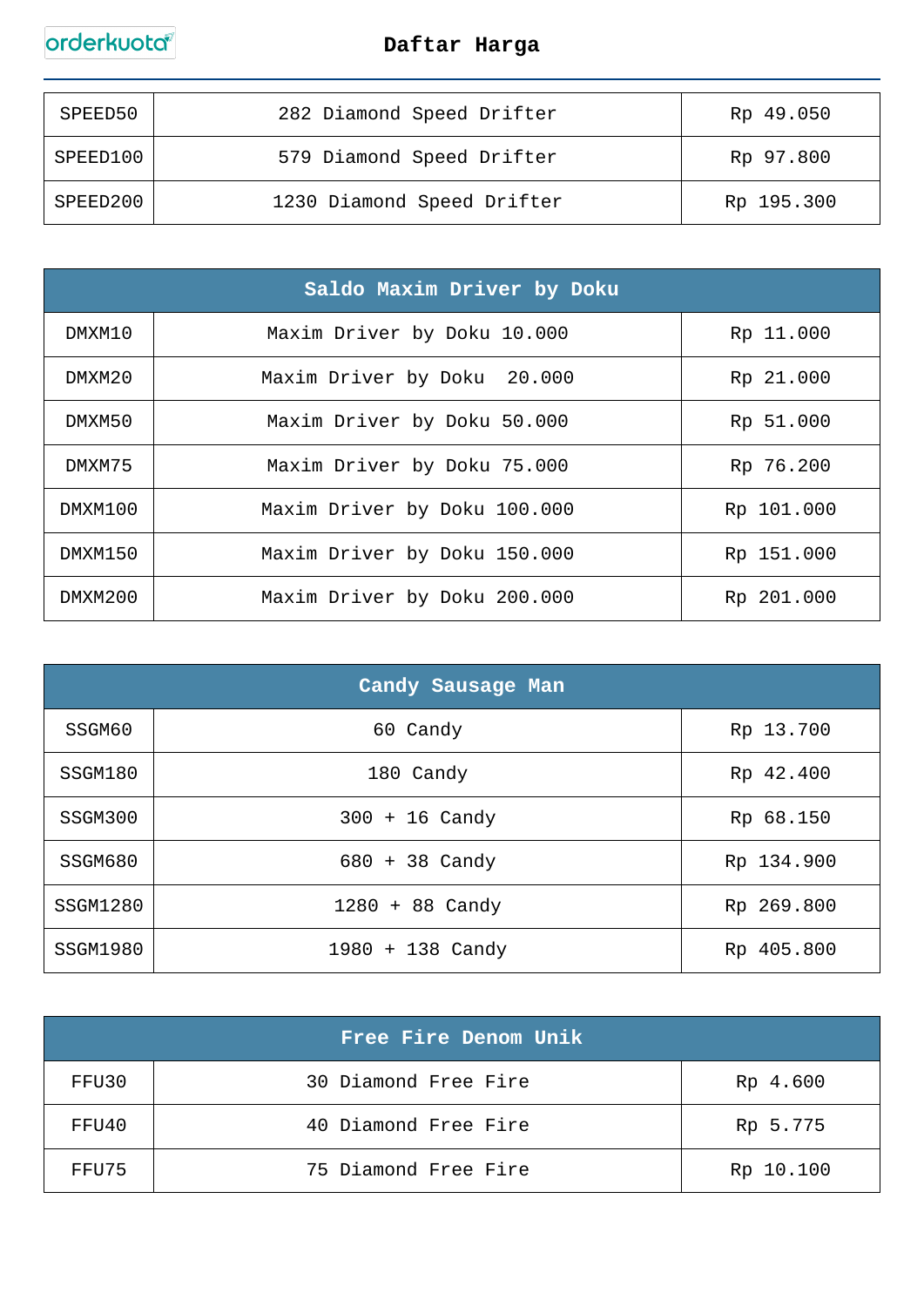| FFU80          | 80 Diamond Free Fire   | Rp 10.950  |
|----------------|------------------------|------------|
| FFU90          | 90 Diamond Free Fire   | Rp 12.050  |
| <b>FFU150</b>  | 150 Diamond Free Fire  | Rp 20.100  |
| <b>FFU160</b>  | 160 Diamond Free Fire  | Rp 21.200  |
| FFU190         | 190 Diamond Free Fire  | Rp 25.075  |
| <b>FFU200</b>  | 200 Diamond Free Fire  | Rp 26.725  |
| <b>FFU280</b>  | 280 Diamond Free Fire  | Rp 36.675  |
| FFU375         | 375 Diamond Free Fire  | Rp 48.550  |
| <b>FFU405</b>  | 405 Diamond Free Fire  | Rp 52.400  |
| <b>FFU475</b>  | 475 Diamond Free Fire  | Rp 61.500  |
| <b>FFU515</b>  | 515 Diamond Free Fire  | Rp 66.766  |
| <b>FFU635</b>  | 635 Diamond Free Fire  | Rp 82.150  |
| <b>FFU770</b>  | 770 Diamond Free Fire  | Rp 97.750  |
| <b>FFU790</b>  | 790 Diamond Free Fire  | Rp 100.200 |
| <b>FFU930</b>  | 930 Diamond Free Fire  | Rp 117.850 |
| <b>FFU1075</b> | 1075 Diamond Free Fire | Rp 136.400 |

| H2H Cek Produk Digital |                                  |                 |
|------------------------|----------------------------------|-----------------|
| CEKOVO                 | Cek Nama Pengguna OVO            | Rp <sub>0</sub> |
| CEKD                   | Cek Nama Pengguna Dana           | Rp <sub>0</sub> |
| CEKGJD                 | Cek Nama Pengguna Gopay Driver   | Rp <sub>0</sub> |
| CEKGJK                 | Cek Nama Pengguna Gopay Customer | Rp <sub>0</sub> |
| CEKGRB                 | Cek Nama Pengguna Grab Penumpang | Rp <sub>0</sub> |
| CEKGRD                 | Cek Nama Pengguna Grab Driver    | Rp <sub>0</sub> |
| CEKISAKU               | Cek Nama Pengguna iSaku          | Rp <sub>0</sub> |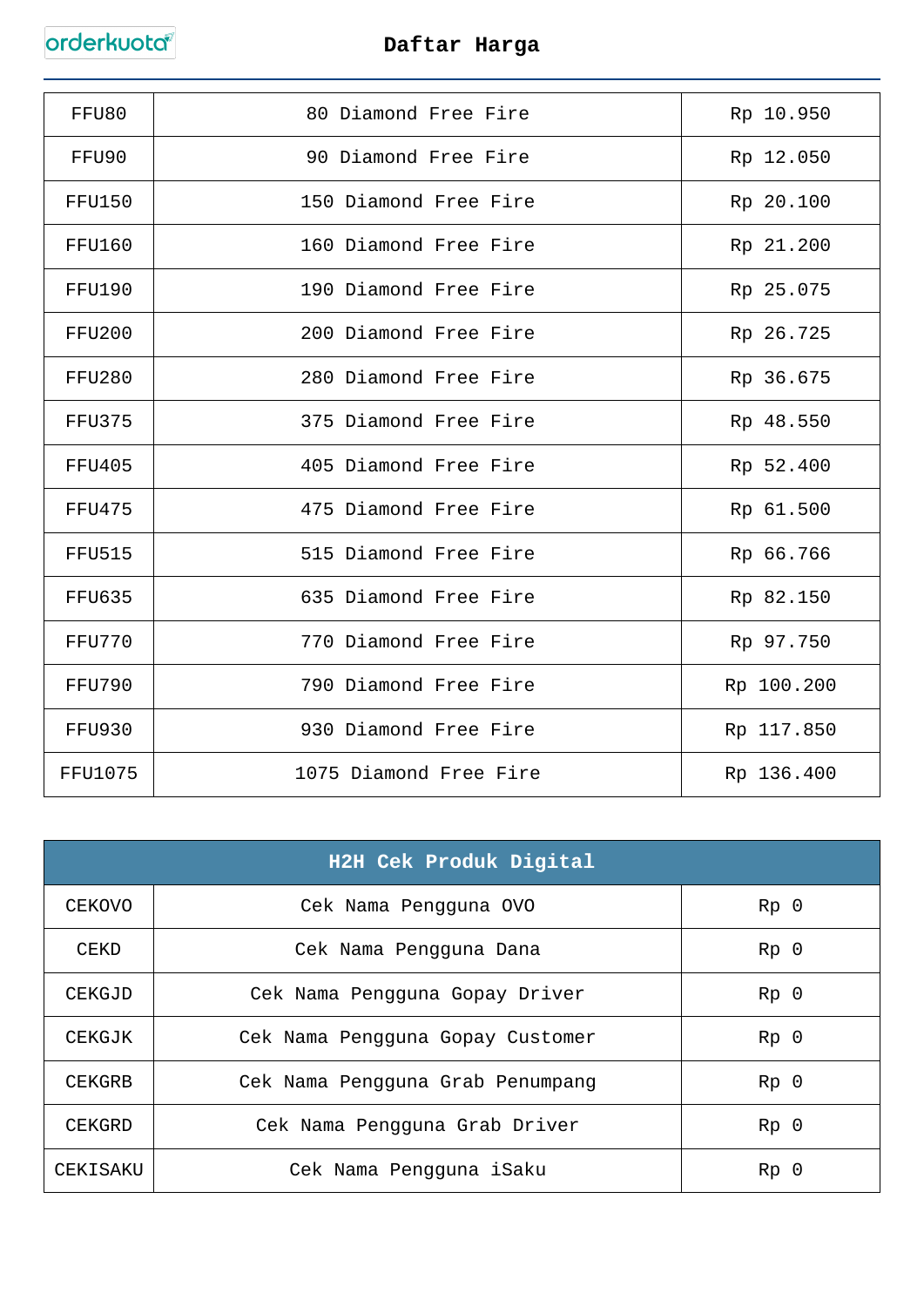| CEKSHP   | Cek Nama Pengguna Shopee Pay    | Rp <sub>0</sub> |
|----------|---------------------------------|-----------------|
| CEKLINK  | Cek Nama Pengguna Link Aja      | Rp <sub>0</sub> |
| CEKAOV   | Cek Game Pengguna AOV           | Rp <sub>0</sub> |
| CEKCODM  | Cek Game Pengguna Call of Duty  | Rp <sub>0</sub> |
| CEKFF    | Cek Game Pengguna Free Fire     | Rp <sub>0</sub> |
| CEKML    | Cek Game Pengguna Mobile Legend | Rp <sub>0</sub> |
| CEKPLN   | Cek Nama Pemilik Token PLN      | Rp <sub>0</sub> |
| CEKHIGGS | Cek Nama Pengguna Higgs Domino  | Rp <sub>0</sub> |

| Domino Higgs Koin Emas |                             |                 |  |
|------------------------|-----------------------------|-----------------|--|
| CEKHIGGS               | Cek Nama ID Pengguna Domino | Rp <sub>0</sub> |  |
| HVIP5                  | VIP 30 Million Koin Emas    | Rp 4.685        |  |
| HVIP10                 | VIP 60 Million Koin Emas    | Rp 9.350        |  |
| HVIP30                 | VIP 200 Million Koin Emas   | Rp 27.450       |  |
| HVIP60                 | VIP 400 Million Koin Emas   | Rp 54.795       |  |
| HVIP250                | VIP 2 Billion Koin Emas     | Rp 226.500      |  |

|         | Tsel Combo Sakti Omni        |                 |
|---------|------------------------------|-----------------|
| CEKOMNI | Cek Pesanan Combo Sakti Omni | Rp <sub>0</sub> |
| BYROMNI | Bayar Paket Combo Sakti Omni | Rp 300          |

|         | Top Up Saldo Shopee Driver |            |
|---------|----------------------------|------------|
| SHDR25  | Shopee Driver 25.000       | Rp 26.050  |
| SHDR50  | Shopee Driver 50.000       | Rp 51.050  |
| SHDR100 | Shopee Driver 100.000      | Rp 101.050 |